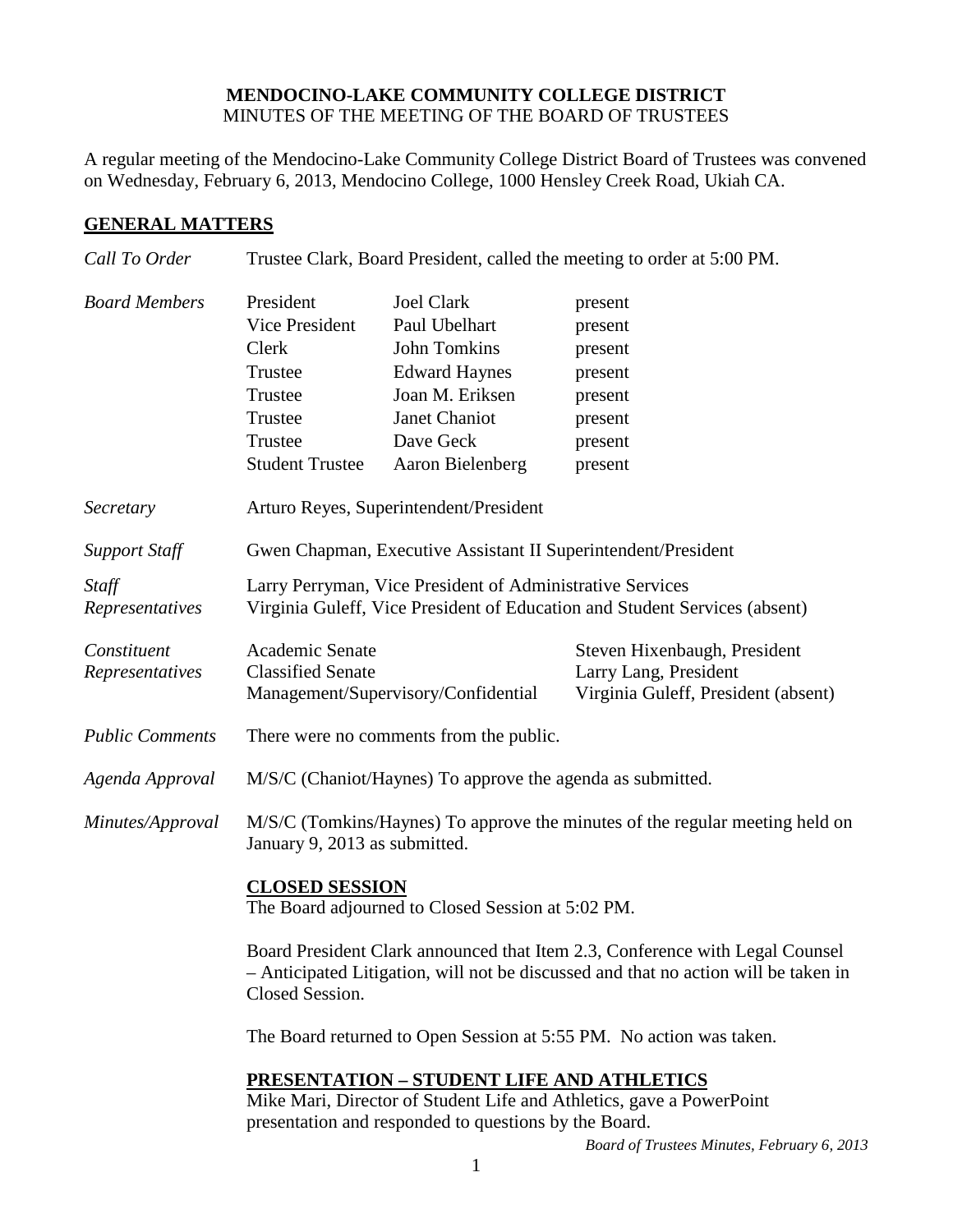He presented information on his role in student life which included working with student clubs. He also presented data on all athletic programs and the success of student athletes both academically and in their respective sports.

## **CONSENT AGENDA**

M/S/C (Geck/Tomkins) To approve the Consent Agenda as submitted. Items with an asterisk \* were approved by one motion as the Consent Agenda.

## **Personnel**

| $Employment -$<br>Short-Term<br>Employees               | L CLDOMILO.<br>*RESOLVED, That the Mendocino-Lake Community College District Board of<br>Trustees does hereby ratify the Short-Term Employees as presented at the<br>meeting.                                                  |
|---------------------------------------------------------|--------------------------------------------------------------------------------------------------------------------------------------------------------------------------------------------------------------------------------|
| <b>Volunteers</b>                                       | *RESOLVED, That the Mendocino-Lake Community College District Board of<br>Trustees does hereby approve the list of volunteers as presented at the meeting.                                                                     |
| <b>Fiscal Report</b>                                    | <b>Other Items</b><br>*RESOLVED, That the Mendocino-Lake Community College District Board of<br>Trustees does hereby accept the fiscal report as submitted.                                                                    |
| AB 2910 Quarterly<br><b>Fiscal Status</b><br>Report     | *RESOLVED, That the Mendocino-Lake Community College District Board of<br>Trustees does hereby accept the quarterly fiscal status report as submitted.                                                                         |
| Lake County<br>Center Change<br>Order No. 10            | <b>ACTION ITEMS</b><br>M/S/C (Chaniot/Geck) RESOLVED, That the Mendocino-Lake Community<br>College District Board of Trustees does hereby ratify Change Order No. 10 for<br>the Lake County Center in the amount of \$2,347.   |
| Lowery Student<br>Center Change<br>Order No. 3          | In responding to questions by the Board, Vice President Perryman mentioned to<br>the Board that since this is a remodeling project rather than new construction,<br>unanticipated items can be discovered during construction. |
|                                                         | M/S/C (Tomkins/Geck) RESOLVED, That the Mendocino-Lake Community<br>College District Board of Trustees does hereby ratify Change Order No. 3 for<br>the Lowery Student Center in the amount of \$29,319.                       |
| Willits/North<br>County Center<br>Change Order<br>No. 2 | Vice President Perryman discussed that some of the items on this Change Order<br>were due to the fact that there were specific challenges associated with this<br>building site.                                               |
|                                                         | M/S/C (Tomkins/Geck) RESOLVED, That the Mendocino-Lake Community<br>College District Board of Trustees does hereby ratify Change Order No. 2 for<br>the Willits/North County in the amount of \$21,834.                        |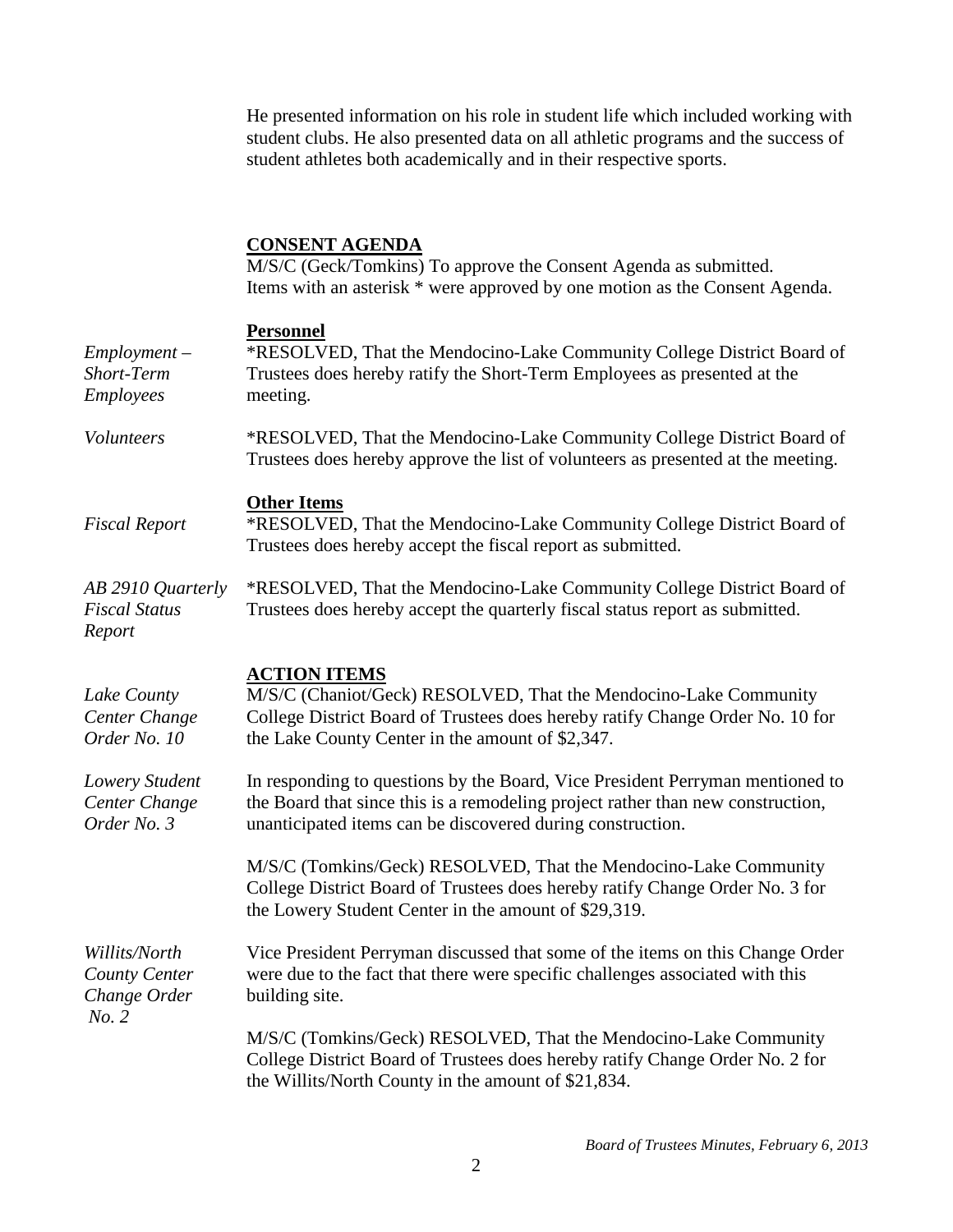| President's Report                                        | <b>INFORMATIONAL REPORTS</b><br>A written report was submitted by Arturo Reyes, Superintendent/President.                                                                                                                                                                                                                                                                                                                                                             |  |
|-----------------------------------------------------------|-----------------------------------------------------------------------------------------------------------------------------------------------------------------------------------------------------------------------------------------------------------------------------------------------------------------------------------------------------------------------------------------------------------------------------------------------------------------------|--|
| <b>Education</b> and<br><b>Student Services</b><br>Report | A written report was submitted by Virginia Guleff, Vice President of Education<br>and Student Services.                                                                                                                                                                                                                                                                                                                                                               |  |
| Administrative<br><b>Services Report</b>                  | A written report was submitted by Larry Perryman, Vice President of<br>Administrative Services. The following was offered in addition:<br>Further discussion took place regarding the proposal by the Governor to<br>move Adult Education programs out of K12 and give community colleges<br>the responsibility to offer the programs.<br>A more detailed explanation of the quarterly report was given.                                                              |  |
| Measure W<br><b>Bond Report</b>                           | A written report (The Quarterly Bond Report) was submitted by Larry<br>Perryman, Vice President of Administrative Services.                                                                                                                                                                                                                                                                                                                                           |  |
| Mendocino<br>College<br>Foundation, Inc.                  | A written report was submitted by Katie Fairbairn, Executive Director.                                                                                                                                                                                                                                                                                                                                                                                                |  |
| Constituents<br>Report                                    | No written reports were submitted. The following oral reports were given:<br>The Classified Senate hosted a well attended lunch to welcome<br>$\bullet$<br>Superintendent/President Reyes.<br>The Academic Senate continues to work continues on annual objectives and<br>the Senate has been helping the Foundation in contacting Mendocino<br>College emeritus faculty.<br>The Associated Students are holding a free barbeque for students and staff.<br>$\bullet$ |  |
| <b>Health Benefits</b><br>Report                          | A written report on the status of the Health Benefits Fund was submitted as<br>information.                                                                                                                                                                                                                                                                                                                                                                           |  |
| <b>Trustee Reports</b>                                    | <b>TRUSTEE COMMUNICATION</b><br>In addition to the written report by Trustee Chaniot, oral reports were given by<br>Trustees Chaniot, Eriksen, and Haynes.                                                                                                                                                                                                                                                                                                            |  |
| Future Agenda<br><i>Items</i>                             | <b>FUTURE AGENDA ITEMS</b><br>A list of items for future agendas was submitted for review. The following items<br>were suggested in addition:<br>Trustee Haynes suggested that the Board continue its research into changing<br>Trustees elections from odd years to even years. It was determined that the<br>subcommittee on elections will convene to consider this and bring back a<br>recommendation to the Board.                                               |  |
| <b>ADJOURNMENT</b>                                        | M/S/C (Tomkins/Haynes) RESOLVED, That the Mendocino-Lake Community<br>College District Board of Trustees does hereby adjourn the meeting at 7:30 PM.                                                                                                                                                                                                                                                                                                                  |  |

Submitted by: